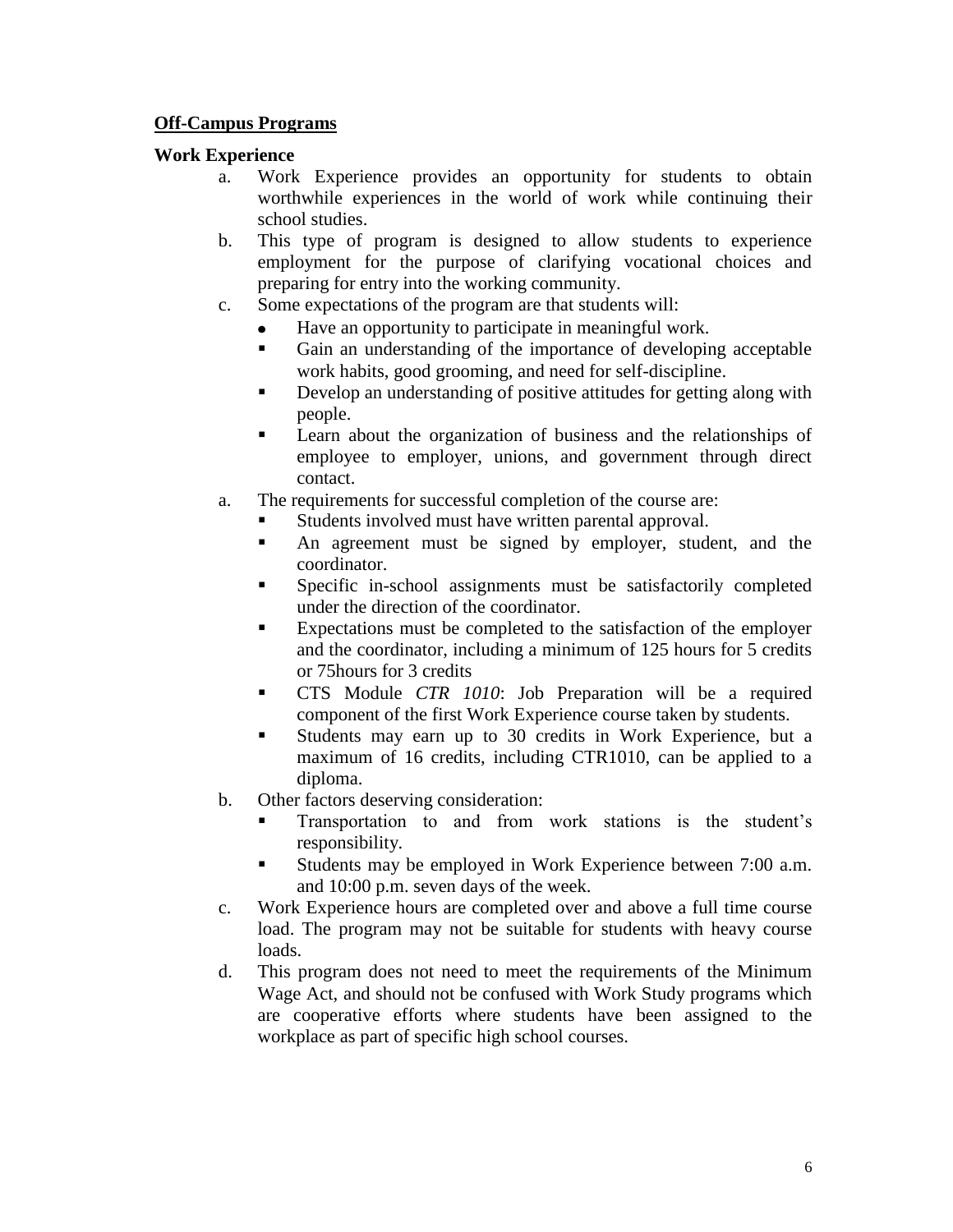## **Registered Apprenticeship Program (RAP):**

- a. Apprenticeship is on the job training under the guidance of a skilled tradesperson combined with classroom training and education
- b. Advantages:
	- Hands on up to date training
	- Opportunities to earn while you learn
	- The promise of a good career
- c. RAP is a paid position that does not follow a regular apprenticeship pay scale.
- d. RAP students are both full-time students and registered apprentices
- e. RAP is designed to:
	- improve the transition between school and the workplace
	- **Exercise** encourage students to stay in school
	- **enable** students to obtain on-the-job training that is required by employers
- f. If the student is unsure about RAP, work experience or Career Internship may be a better initial option
- g. There are several complimentary CTS courses that employers may want their RAP students to have completed or find useful:
	- **CTR** 1010 Job Preparation
	- **CTR 1210 Personal Safety Management**
	- **CTR 2210 Workplace Safety**
	- CTR 3210 Safety Management Systems
- h. In order for an employer to be eligible they must either be a journeyman themselves or employ someone who is and could look after the supervision of the apprentice
- i. In order for a student to be eligible for RAP they must:
	- be registered in a high school program and working towards a diploma or high school certificate
	- be aware of the entrance requirements for a specific trade or pass the trade entrance exam
	- have identified an employer eligible and willing to accept them as an apprentice
- j. A RAP student may earn up to 40 credits towards their high school diploma:
	- $\blacksquare$  five credits at the 10 level
	- fifteen at the 20 level
	- twenty at the 30 level
- k. Each credit is based on 25 hours of work to get al 40 credits 1000 hours would need to be completed